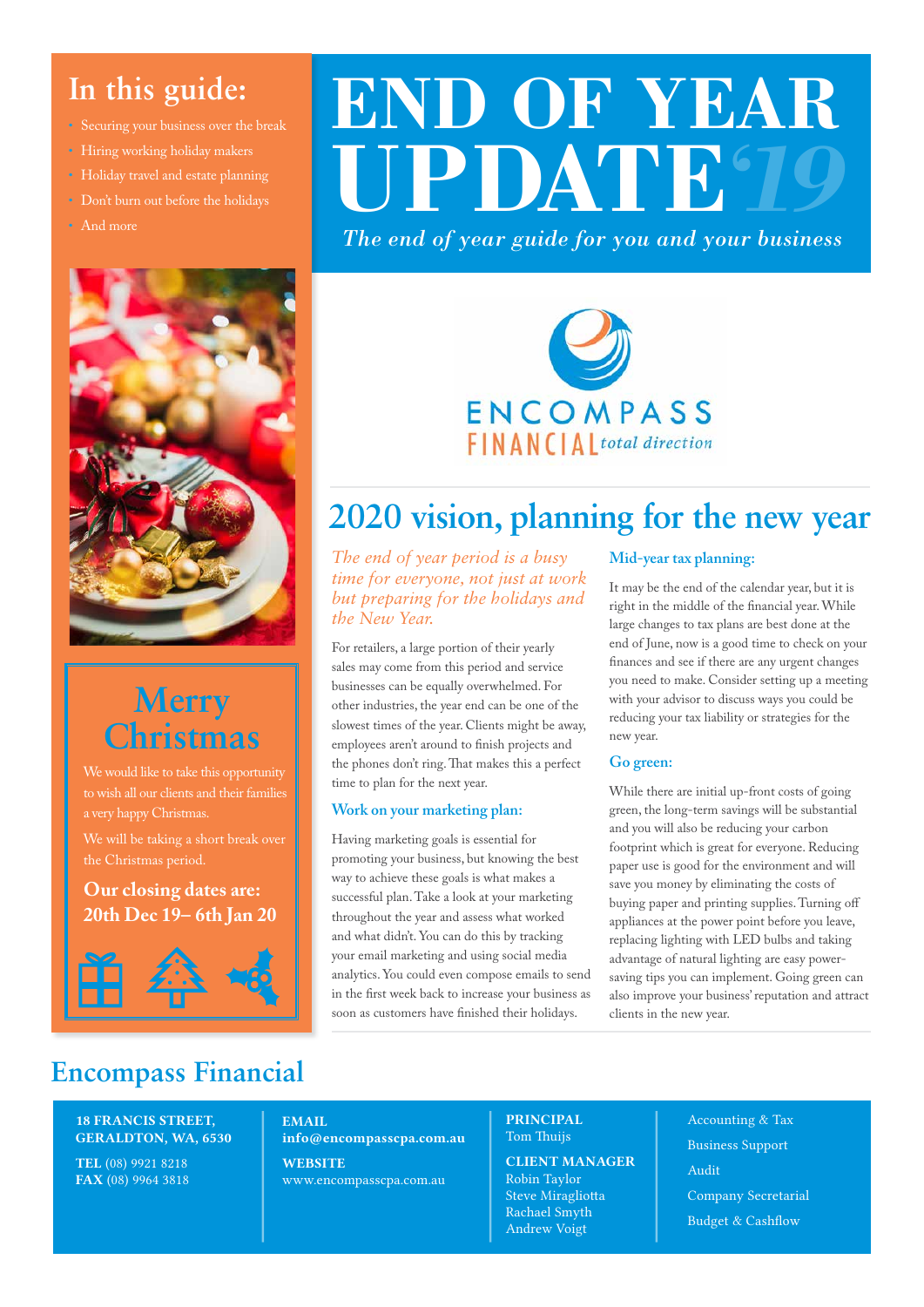### **Securing your business over the break**

#### *With crime rates often spiking over the holidays, the physical and cybersecurity of your business may be at risk.*

The Christmas period is a time to relax and destress, but it is important to protect all elements of your business while you are away. Now is the time to update security measures to ensure you are best protected into the new year.

## **FBT-free gifts this Christmas**

# *With Christmas spirits high, buying gifts for their staff.*

Employers can avoid FBT by providing employees with gifts that cost less than \$300 per employee. This threshold applies to each benefit provided, not to the total value of all associated benefits. Employers should also be aware that some fringe benefits may need to be included on payment summaries.

Non-entertainment gifts below the threshold price are usually exempt from FBT, and an employer can also claim tax deductions and GST credits for every non-entertainment gift they give to staff members. 'Nonentertainment' gifts actually cover a wide range of presents such as hampers, wine, gift certificates, clothes, beauty products, and flowers. 'Entertainment' gifts would be things like tickets to the theatre, sports events, and concerts.

### **We Are Here To Help**

you and advise in any



#### **Secure the premises:**

The security of your office or storefront is particularly important during the holidays as there is no one coming into work. If an employee does wish to come in during the break, it benefits to have a company known policy about security measures. Your security policy should include protocols for locking up valuables, rules about inviting guests into the workplace for holiday functions and a security action plan in case of an emergency. Assessing security equipment is a good practice before leaving for the holidays. Updating locks, installing smart technology such as motion sensor lighting, utilising security cameras and an alarm system can all help prevent unwanted visitors while you are away.

#### **Secure the tech:**

Protecting the online elements of the business is just as important as the physical. Simple ways to look after the cyber aspects of your business are things like changing passwords prior to leaving for the holidays and scanning your networks

for malware. For the highest value data, backup and encryption ensures solid protection. Storing important data on a remote network can also help protect work in the event of theft. Business owners need to be aware that these measures cannot prevent a data breach, but rather serve as an added layer of protection if a breach occurs.



# **Hiring working holiday makers**

**As the holidays approach, so do the overseas workers wanting to experience an Australian summer.**

Australia employs approximately 100,000 working holiday makers each year. Any employer can hire working holiday makers provided they meet the requirements to do so. Employers must confirm the working holiday maker has a valid visa subclass, either 417 (Working Holiday) or 462 (Work and Holiday).

#### **Register:**

Employers will need to register to apply the 15% working holiday maker tax rate and declare they are aware of the obligations associated, including complying with the Fair Work Act 2009. Working holiday makers can't claim the tax-free threshold and must provide their tax file number (TFN). Employers who do not register must withhold tax at 32.5% from every dollar earned up to \$87,000, and foreign resident withholding rates apply to income over \$87,000. Those who do not register may be subject to penalties.

#### **Working holiday maker tax rate:**

Once registered, employers can withhold 15% from every dollar that a working holiday maker earns up to \$37,000. Tax rates change for amounts above this. The tax rate applies to all payments made to working holiday makers, including:

- **•** Salary and wages.
- **•** Termination payments.
- **•** Unused leave.
- **•** Back payments, commissions, bonuses and similar payments.

#### **Super payments:**

Eligible workers are entitled to receive super payments from their employers. When leaving Australia, working holiday makers can apply to have their super paid to them as a Departing Australia Superannuation Payment (DASP). The tax on any DASP made to working holiday makers on or after 1 July 2017 is 65%.

#### **Payment summary:**

Unless reporting through Single Touch Payroll, employers are required to provide a payment summary to every working holiday maker they employ. All payments to a working holiday maker must be shown in the gross income section of the payment summary and identified using H in the gross payment type box. This is to help your worker to prepare their income tax return. Employees who previously held a working holiday visa but do not anymore will need two payment summaries for the financial year, one for the period they held a 417 or 462 visa and one for the period when they did not.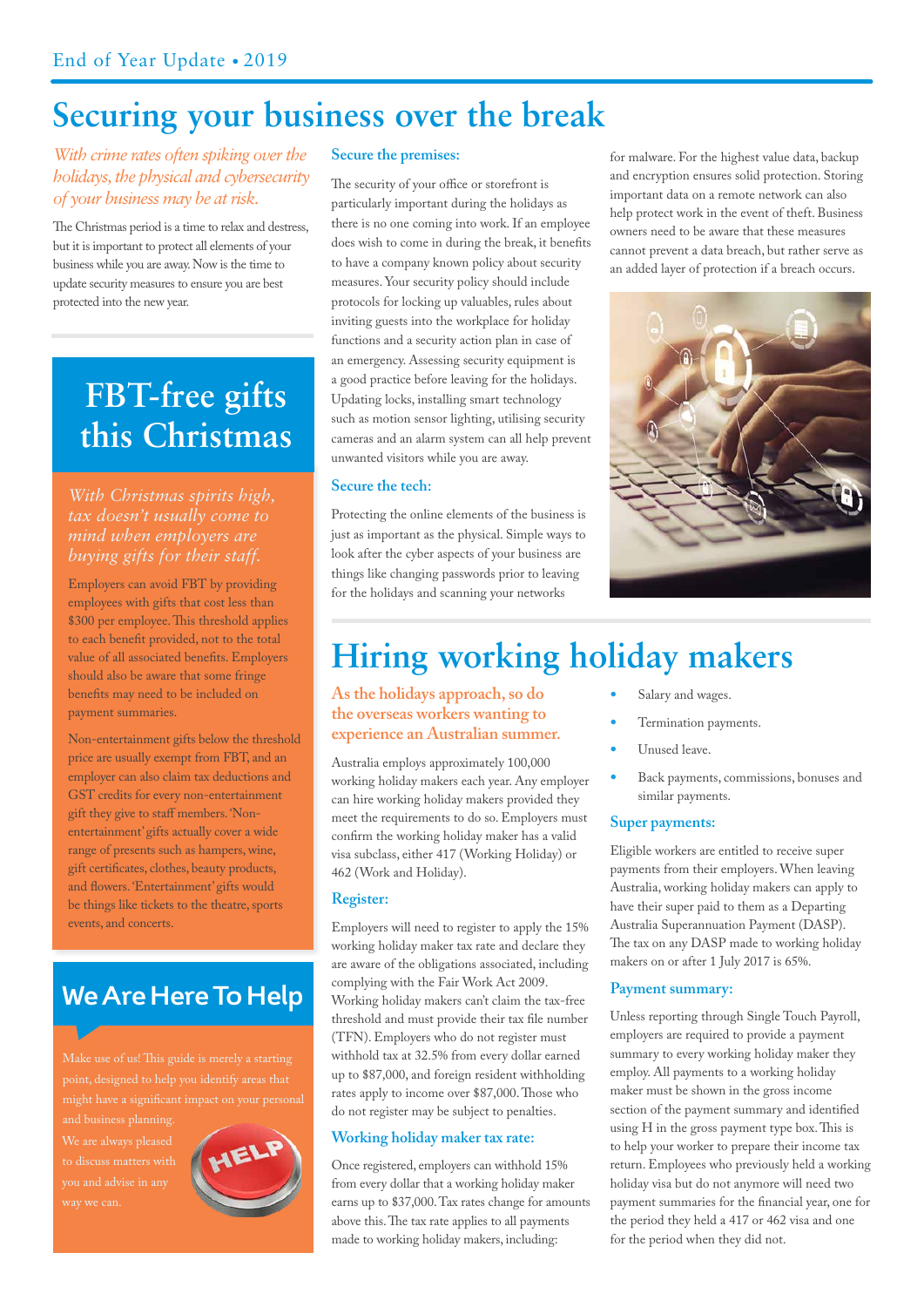### **Don't burn out before the holidays**

#### *The holiday season often brings about many emotions and pressures that can add extra stress to you and your employees during the rush.*

Managing this busy period efficiently can reduce the emotional strain on your staff and keep spirits high. Keeping the holidays as something



your employees can still look forward to can be achieved through simple management tasks.

#### **Plan ahead:**

Many stresses that arise from the holiday season come from uncertain workloads, miscommunication, and a disorganised schedule. To combat this, carefully strategising a plan or calendar ahead of time can provide everyone with a clear outline to reduce miscommunication and confusion, giving you and your employees a sense of control over the situation. However, while pre-organised calendars and plans will be useful in providing a guideline of how to handle workloads, it is important to retain flexibility and be able to adjust plans as changes arise.

#### **Manage holiday leave in advance:**

Part of the reason the end of year period is extrastressful is due to various employee holiday leave. With multiple employees wanting to go on leave at the same time, it can be difficult to manage who gets priority and how to fill in the gaps once they are away. Ensuring that all holiday leave has been organised in advance will encourage a

smooth transition into the end of year period. This can be achieved by:

- **•** Encouraging employees to plan their schedules early and setting a deadline for leave applications.
- **•** Being transparent about leave request prioritisation among employees.
- **•** Set tasks for employees going on leave to ensure they tie up as many loose ends as possible. This could include writing handover instructions for other employees or providing clients with alternate contact details.
- **•** Determine if any extra casual workers will be needed to fulfil workloads and publish job advertisements.

#### **Schedule marketing content:**

Having your marketing emails and social media posts scheduled ahead of time can help streamline operations and balance the workload during the busy period. As well as this, having content scheduled for publishing during the holidays will keep your business alive without you having to manually work during your days off.

### **Employer responsibilities don't stop at the Christmas party**

*The holiday period is just around is setting in.* 

End-of-year celebrations are an excellent way for employers and staff to reflect on their achievements of the year and to develop their relationships with one another. However, it is also important for employers to consider the potential hazards which may arise and their legal obligations that stand when holding a work function. Employers maintain a duty of care and must meet OH&S standards to ensure the end-of-year celebration does not go awry.

Employers can be placed at risk as a result of sexual or emotional harassment an employee becomes subject to. Areas such as drug and alcohol use, conduct, confidentiality and breach of company policies or procedures need to be given special caution.

All employees attending the party should be reminded of their responsibilities and expected standard of behaviour before the event. They should be informed that normal disciplinary procedures will apply for any form of misconduct that takes place. Setting the standard prior to the party helps to prevent issues and ensures employees are aware of the repercussions if they do not behave appropriately. For serious matters, formal action should be taken in the days following and not simply left to deal with in the New Year.

Employers should visit the Christmas party's venue prior to the event and carry out a risk assessment to ensure that occupational health and safety requirements are met. This should be done bearing in mind that attendees may be under the influence of alcohol. Even small hazards like a wobbly chair could be potentially dangerous and worth eliminating.

As Christmas parties may involve alcohol, employers must take reasonable steps to ensure beverages are provided responsibly. Alcohol will need to be served by qualified personnel, as required by the responsible service of alcohol regulations. An employer may be held liable for any injury which occurs at an event, as well as injuries of employees travelling to and from the venue. For this reason, it is a good idea for employers to organise safe travel arrangements for their employees, such as hiring a bus or organising uber rides. This will ensure that drink drivingrelated incidents are avoided and employees can enjoy their night and return home safely.

Be sure to define the start and end time of the event and stay clear of endorsing any 'afterparties' held once the official Christmas party is finished. If employees choose to continue partying and the after-party is not arranged by your company, ensure this is made clear. Employers can easily find themselves in a legal nightmare if they fail to do so. Employers should also be aware that actions such as placing a tab behind a bar at an after-party, could give rise to liability for behaviour into the early hours of the morning.